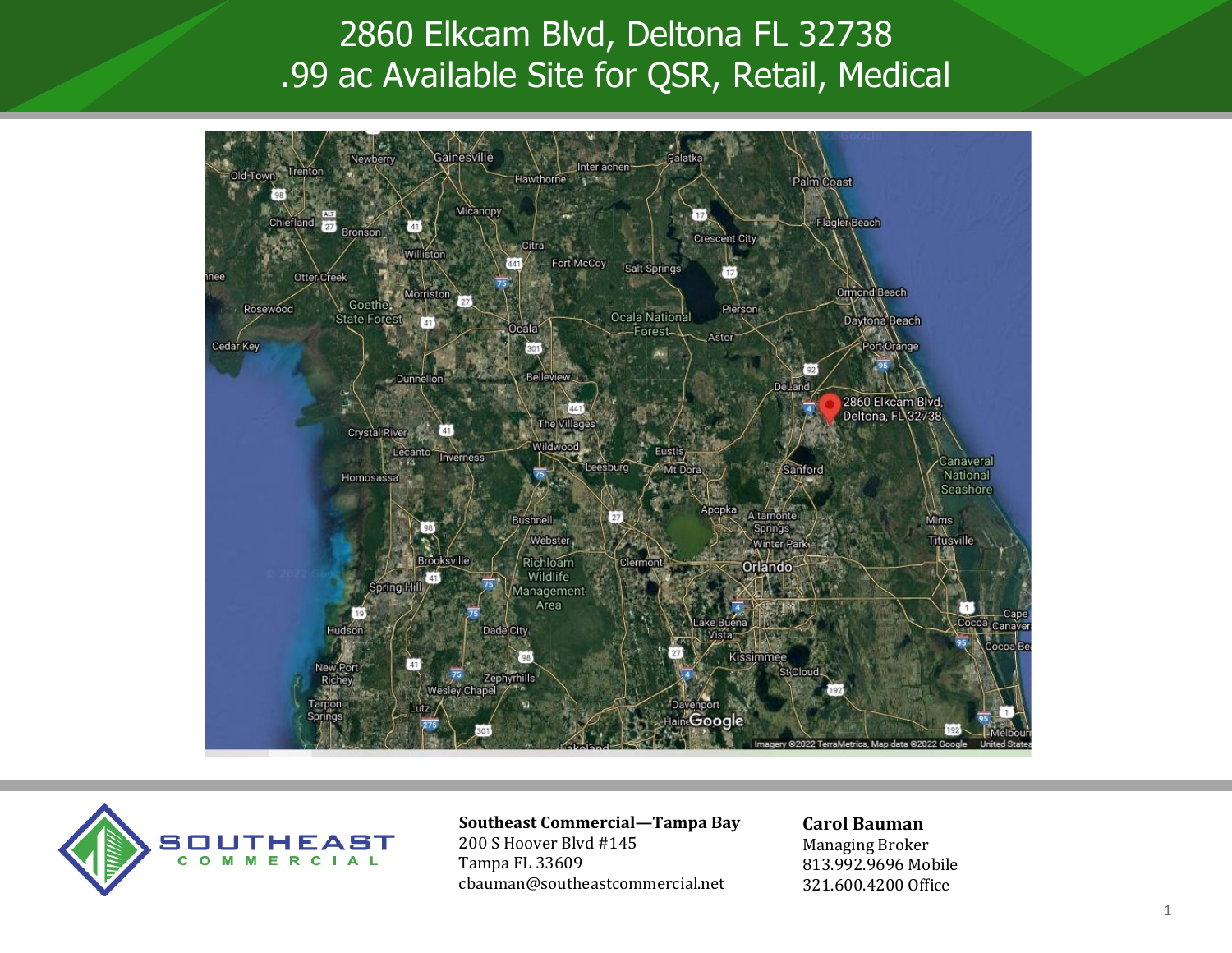## 2860 Elkcam Blvd, Deltona FL 32738





### **Southeast Commercial—Tampa Bay**

200 S Hoover Blvd #145 Tampa FL 33609 cbauman@southeastcommercial.net

### **Carol Bauman**

Managing Broker 813.992.9696 Mobile 321.600.4200 Office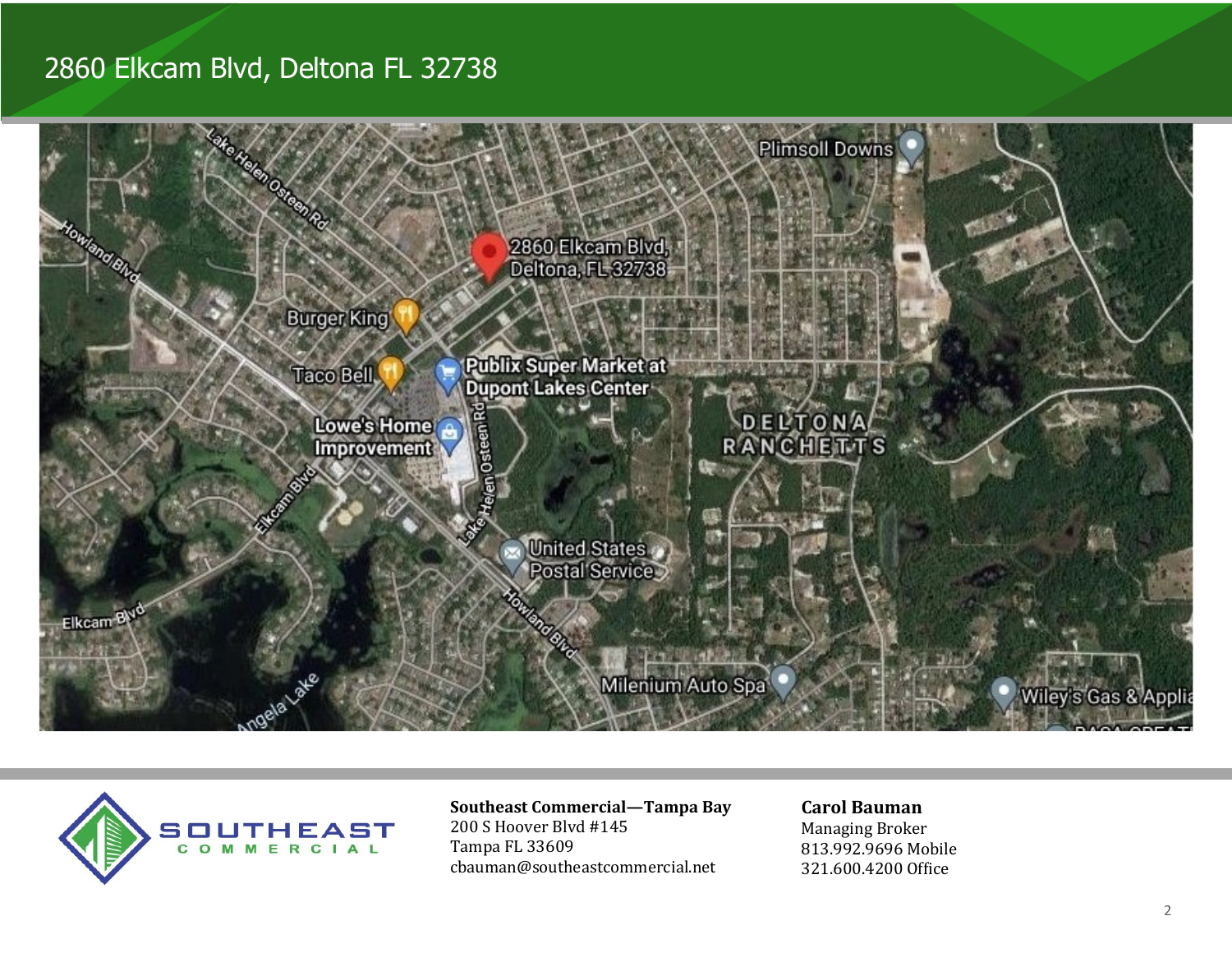## **Conceptual**





**Southeast Commercial—Tampa Bay** 200 S Hoover Blvd #145 Tampa FL 33609 cbauman@southeastcommercial.net

**Carol Bauman**  Managing Broker 813.992.9696 Mobile 321.600.4200 Office